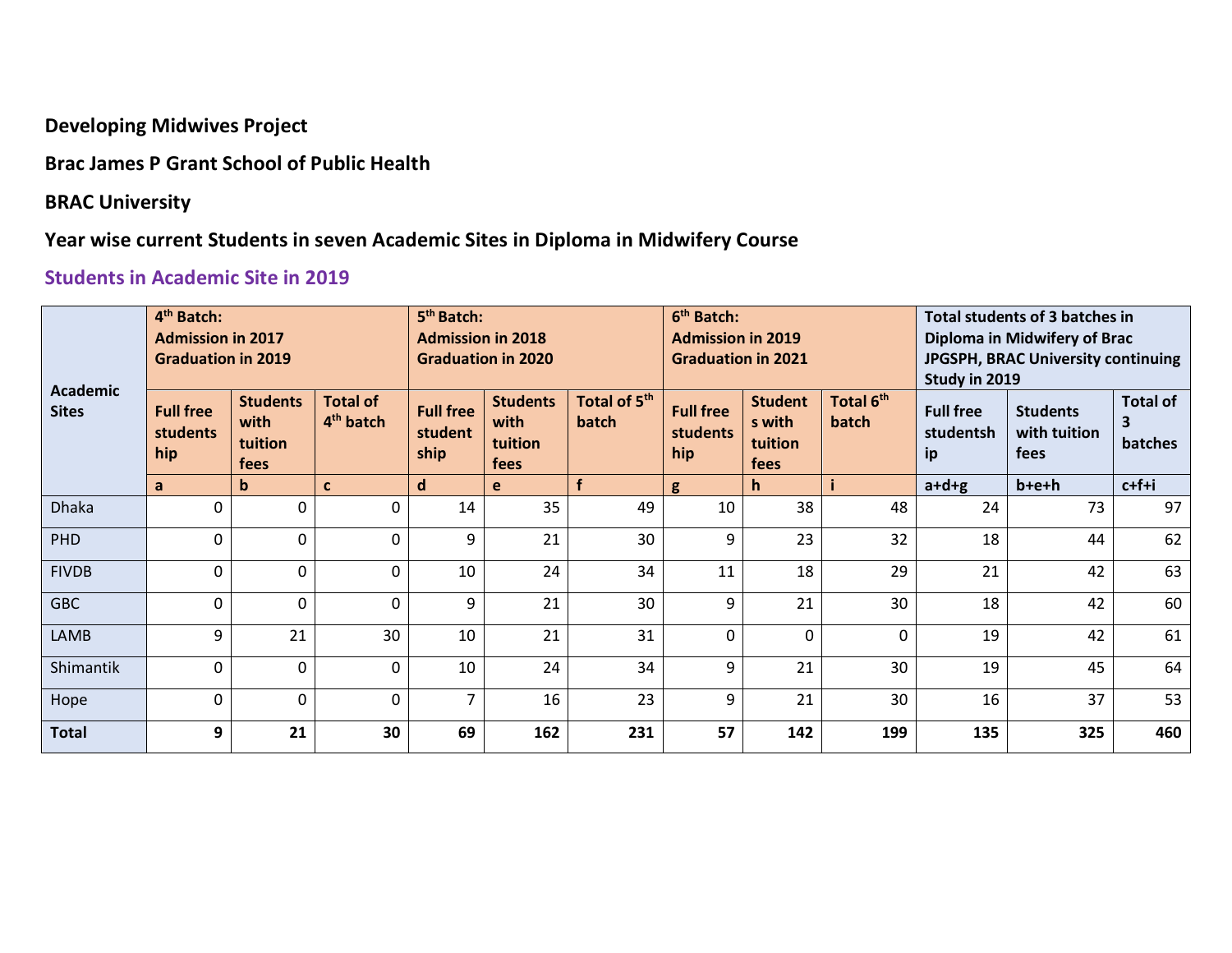# **Students in Academic Site in 2020**

| <b>Academic</b><br><b>Sites</b> | 5 <sup>th</sup> Batch:<br><b>Admission in 2018</b><br><b>Graduation in 2020</b> |                                            |                                   | 6 <sup>th</sup> Batch:<br><b>Admission in 2019</b><br><b>Graduation in 2021</b> |                                            |                                   | 7 <sup>th</sup> Batch:<br><b>Admission in 2020</b><br><b>Graduation in 2022</b> |                                             |                                | Total students of 3 batches in<br>Diploma in Midwifery of Brac<br>JPGSPH, BRAC University continuing<br>Study in 2020 |                                         |                                 |
|---------------------------------|---------------------------------------------------------------------------------|--------------------------------------------|-----------------------------------|---------------------------------------------------------------------------------|--------------------------------------------|-----------------------------------|---------------------------------------------------------------------------------|---------------------------------------------|--------------------------------|-----------------------------------------------------------------------------------------------------------------------|-----------------------------------------|---------------------------------|
|                                 | <b>Full free</b><br>students<br>hip                                             | <b>Students</b><br>with<br>tuition<br>fees | Total of 5 <sup>th</sup><br>batch | <b>Full free</b><br>student<br>ship                                             | <b>Students</b><br>with<br>tuition<br>fees | Total of 6 <sup>th</sup><br>batch | <b>Full free</b><br>students<br>hip                                             | <b>Student</b><br>s with<br>tuition<br>fees | Total 7 <sup>th</sup><br>batch | <b>Full free</b><br>studentsh<br>ip                                                                                   | <b>Students</b><br>with tuition<br>fees | <b>Total of</b><br>3<br>batches |
|                                 | a                                                                               | $\mathbf b$                                | $\mathbf{c}$                      | $\mathsf{d}$                                                                    | e                                          | £                                 | g                                                                               | $\mathsf{h}$                                |                                | $a+d+g$                                                                                                               | b+e+h                                   | $c + f + i$                     |
| <b>Dhaka</b>                    | 14                                                                              | 35                                         | 49                                | 10                                                                              | 37                                         | 47                                | 9                                                                               | 22                                          | 31                             | 33                                                                                                                    | 94                                      | 127                             |
| <b>PHD</b>                      | 9                                                                               | 21                                         | 30                                | 9                                                                               | 23                                         | 32                                | 9                                                                               | 21                                          | 30                             | 27                                                                                                                    | 65                                      | 92                              |
| <b>FIVDB</b>                    | 10                                                                              | 24                                         | 34                                | 11                                                                              | 18                                         | 29                                | 9                                                                               | 21                                          | 30                             | 30                                                                                                                    | 63                                      | 93                              |
| <b>GBC</b>                      | 9                                                                               | 21                                         | 30                                | 9                                                                               | 21                                         | 30                                | 6                                                                               | 13                                          | 19                             | 24                                                                                                                    | 55                                      | 79                              |
| <b>LAMB</b>                     | 10                                                                              | 21                                         | 31                                | 0                                                                               | 0                                          | $\mathbf{0}$                      | 10                                                                              | 25                                          | 35                             | 20                                                                                                                    | 46                                      | 66                              |
| Shimantik                       | 10                                                                              | 24                                         | 34                                | 9                                                                               | 21                                         | 30                                | 9                                                                               | 21                                          | 30                             | 28                                                                                                                    | 66                                      | 94                              |
| Hope                            | $\overline{7}$                                                                  | 16                                         | 23                                | 9                                                                               | 21                                         | 30                                | $\overline{7}$                                                                  | 17                                          | 24                             | 23                                                                                                                    | 54                                      | 77                              |
| <b>Total</b>                    | 69                                                                              | 162                                        | 231                               | 57                                                                              | 141                                        | 198                               | 59                                                                              | 140                                         | 199                            | 185                                                                                                                   | 443                                     | 628                             |